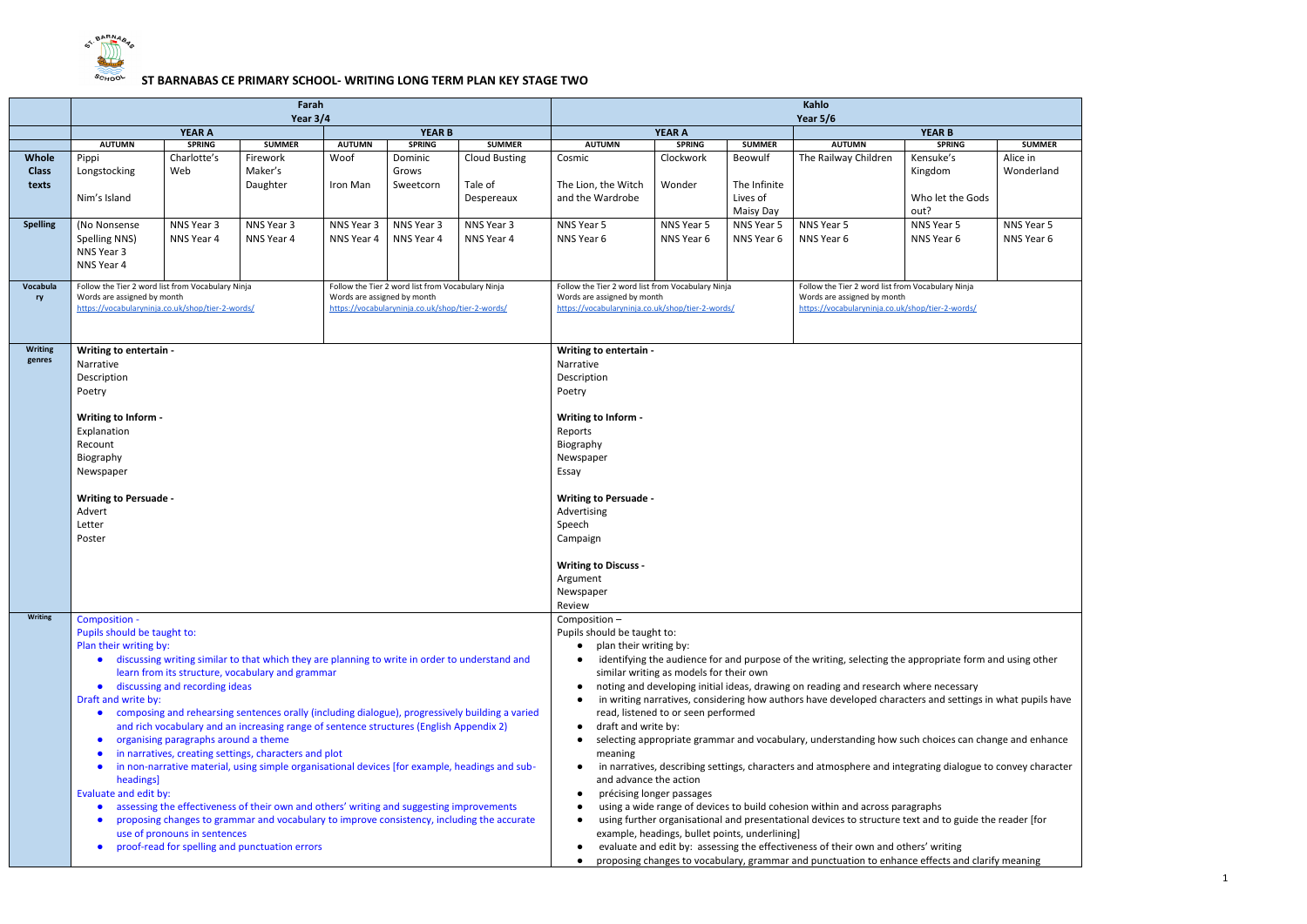|                 | read aloud their own writing, to a group or the whole class, using appropriate intonation and<br>$\bullet$<br>controlling the tone and volume so that the meaning is clear.                                                                                                                                                                                                                                                                                                                                                                                                                                                                                                                                                                                                                                                                                                                                                                                                                              | ensuring the consistent and correct use of tense throughout a piece of writing<br>ensuring correct subject and verb agreement when using singular and plural, distinguishing between the<br>language of speech and writing and choosing the appropriate register<br>proof-read for spelling and punctuation errors                                                                                                                                                                                                                                                                                                                                                                                                                                                                                                                                                                                                                                                                                                                                                                     |
|-----------------|----------------------------------------------------------------------------------------------------------------------------------------------------------------------------------------------------------------------------------------------------------------------------------------------------------------------------------------------------------------------------------------------------------------------------------------------------------------------------------------------------------------------------------------------------------------------------------------------------------------------------------------------------------------------------------------------------------------------------------------------------------------------------------------------------------------------------------------------------------------------------------------------------------------------------------------------------------------------------------------------------------|----------------------------------------------------------------------------------------------------------------------------------------------------------------------------------------------------------------------------------------------------------------------------------------------------------------------------------------------------------------------------------------------------------------------------------------------------------------------------------------------------------------------------------------------------------------------------------------------------------------------------------------------------------------------------------------------------------------------------------------------------------------------------------------------------------------------------------------------------------------------------------------------------------------------------------------------------------------------------------------------------------------------------------------------------------------------------------------|
| <b>Spelling</b> | Pupils should be taught to:<br>use further prefixes and suffixes and understand how to add them<br>spell further homophones<br>spell words that are often misspelt<br>place the possessive apostrophe accurately in words with regular plurals [for example, girls',<br>boys'] and in words with irregular plurals [for example, children's]<br>use the first two or three letters of a word to check its spelling in a dictionary<br>write from memory simple sentences, dictated by the teacher, that include words and<br>punctuation taught so far.<br>(See NC English appendix 1)                                                                                                                                                                                                                                                                                                                                                                                                                   | Pupils should be taught to:<br>use further prefixes and suffixes and understand the guidance for adding them<br>spell some words with 'silent' letters [for example, knight, psalm, solemn]<br>continue to distinguish between homophones and other words which are often confused<br>use knowledge of morphology and etymology in spelling and understand that the spelling of some words<br>needs to be learnt specifically, as listed in English Appendix 1<br>use dictionaries to check the spelling and meaning of words<br>use the first three or four letters of a word to check spelling, meaning or both of these in a dictionary<br>use a thesaurus.<br>perform their own compositions, using appropriate intonation, volume, and movement so that meaning is<br>clear.                                                                                                                                                                                                                                                                                                      |
| Grammar         | Pupils should be taught to:<br>Use conjunctions, adverbs, prepositions, mostly accurately, to inform time, place or cause.<br>Use conjunctions (when, so, before after, while, because)<br>Use adverbs (then, next, soon)<br>Use prepositions (before, after, during, in, because of)<br>Use nouns and noun phrases, modified by adjectives and other nouns to add detail,<br>$\bullet$<br>experimenting with adjectives to create impact<br>Correctly use verbs in the 1st, 2nd and 3rd person<br>$\bullet$<br>Use the perfect form of verbs to mark relationships between time and cause<br>Use and understand the grammatical terminology in English Appendix 2 accurately and<br>$\bullet$<br>appropriately when discussing their writing and reading<br>Year 3:<br>Word:<br>Formation of nouns using a range of prefixes [for example super-, anti-, auto-]<br>Use of the forms a or an according to whether the next word begins with a consonant or a vowel<br>[for example, a rock, an open box] | Pupils should be taught to:<br>develop their understanding of the concepts set out in English Appendix 2 by:<br>recognising vocabulary and structures that are appropriate for formal speech and writing, including<br>subjunctive forms<br>using passive verbs to affect the presentation of information in a sentence<br>using the perfect form of verbs to mark relationships of time and cause<br>using expanded noun phrases to convey complicated information concisely<br>using modal verbs or adverbs to indicate degrees of possibility<br>using relative clauses beginning with who, which, where, when, whose, that or with an implied (i.e. omitted)<br>relative pronoun<br>learning the grammar for years 5 and 6 in English Appendix 2<br>use and understand the grammatical terminology in English Appendix 2 accurately and appropriately in<br>discussing their writing and reading.<br>Year 5 -<br>Word:<br>Converting nouns or adjectives into verbs using suffixes [for example, -ate; -ise; -ify] Verb prefixes [for example, dis-<br>, de−, mis−, over− and re−] |
|                 | Word families based on common words, showing how words are related in form and meaning<br>$\bullet$<br>[for example, solve, solution, solver, dissolve, insoluble]<br>Sentence:<br>Expressing time, place and cause using conjunctions [for example, when, before, after, while, so,<br>$\bullet$<br>because], adverbs [for example, then, next, soon, therefore], or prepositions [for example,<br>before, after, during, in, because of]<br>Text:<br>Introduction to paragraphs as a way to group related material<br>Headings and sub-headings to aid presentation                                                                                                                                                                                                                                                                                                                                                                                                                                    | Sentence:<br>Relative clauses beginning with who, which, where, when, whose, that, or an omitted relative pronoun<br>Indicating degrees of possibility using adverbs [for example, perhaps, surely] or modal verbs [for example,<br>might, should, will, must]<br>Text:<br>Devices to build cohesion within a paragraph [for example, then, after that, this, firstly]<br>Linking ideas across paragraphs using adverbials of time [for example, later], place [for example, nearby] and<br>number [for example, secondly] or tense choices [for example, he had seen her before]                                                                                                                                                                                                                                                                                                                                                                                                                                                                                                      |
|                 | Use of the present perfect form of verbs instead of the simple past [for example, He has gone<br>$\bullet$<br>out to play contrasted with He went out to play<br>Year 4:<br>Word:<br>The grammatical difference between plural and possessive -s Standard English forms for verb inflections<br>instead of local spoken forms [for example, we were instead of we was, or I did instead of I done]<br>Sentence:<br>Noun phrases expanded by the addition of modifying adjectives, nouns and preposition phrases<br>$\bullet$<br>(e.g. the teacher expanded to: the strict maths teacher with curly hair)<br>Fronted adverbials [for example, Later that day, I heard the bad news.]<br>$\bullet$                                                                                                                                                                                                                                                                                                         | Year 6 -<br>Word:<br>The difference between vocabulary typical of informal speech and vocabulary appropriate for formal speech<br>and writing [for example, find out - discover; ask for - request; go in - enter]<br>How words are related by meaning as synonyms and antonyms [for example, big, large, little].<br>Sentence:<br>• Use of the passive to affect the presentation of information in a sentence [for example, I broke the window<br>in the greenhouse versus The window in the greenhouse was broken (by me)].<br>The difference between structures typical of informal speech and structures appropriate for formal speech<br>and writing [for example, the use of question tags: He's your friend, isn't he?, or the use of subjunctive forms<br>such as If I were or Were they to come in some very formal writing and speech]<br>Text:                                                                                                                                                                                                                             |

## shing between the